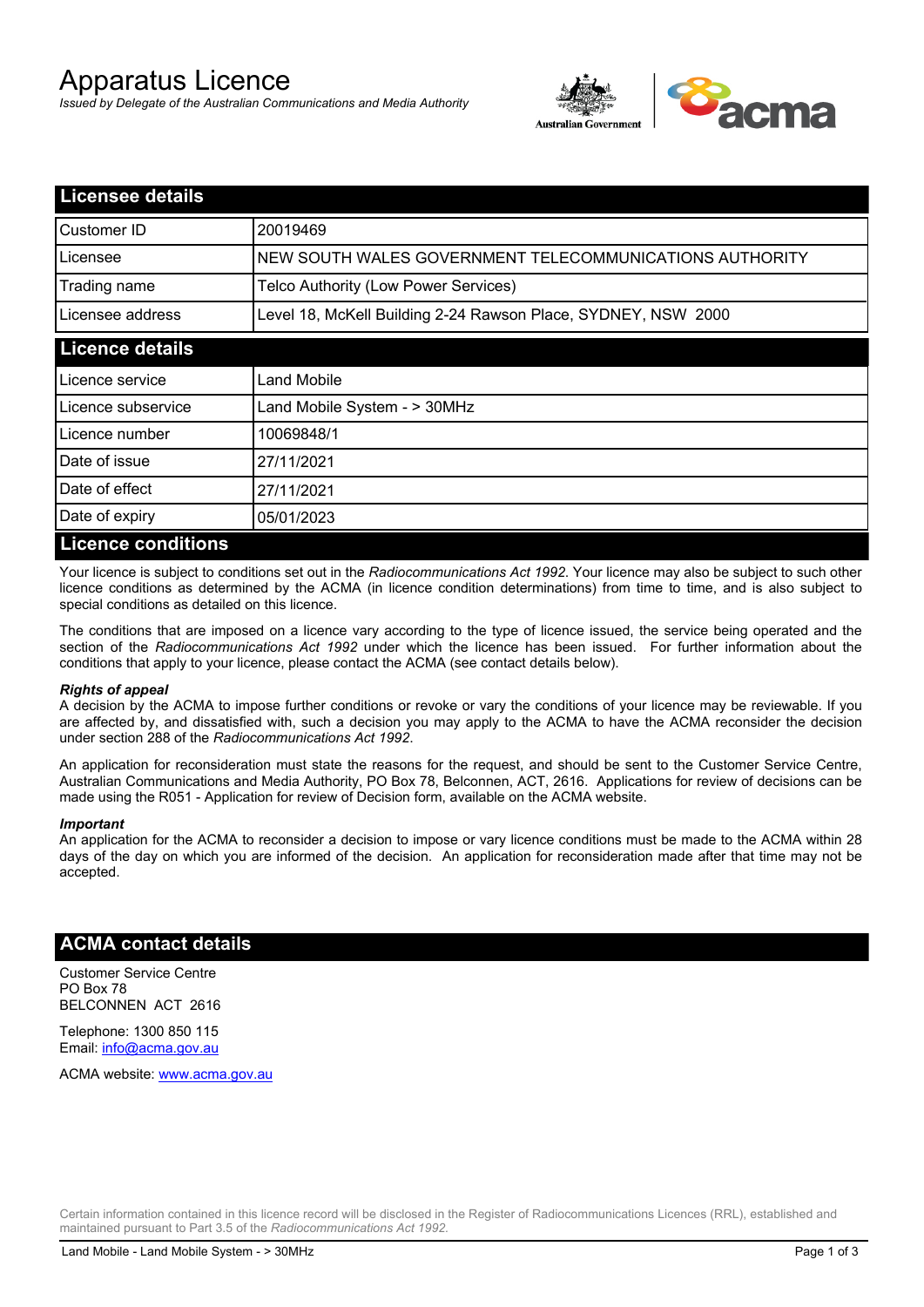# **Advisory Notes applying to licence no.: 10069848/1**

Conditions applicable to the operation of Land Mobile System station(s) authorised under this licence can be found in the Radiocommunications Licence Conditions (Apparatus Licence) Determination and the Radiocommunications Licence Conditions (Land Mobile Licence) Determination. Copies of these determinations are available from the ACMA and from the ACMA home page (www.acma.gov.au).